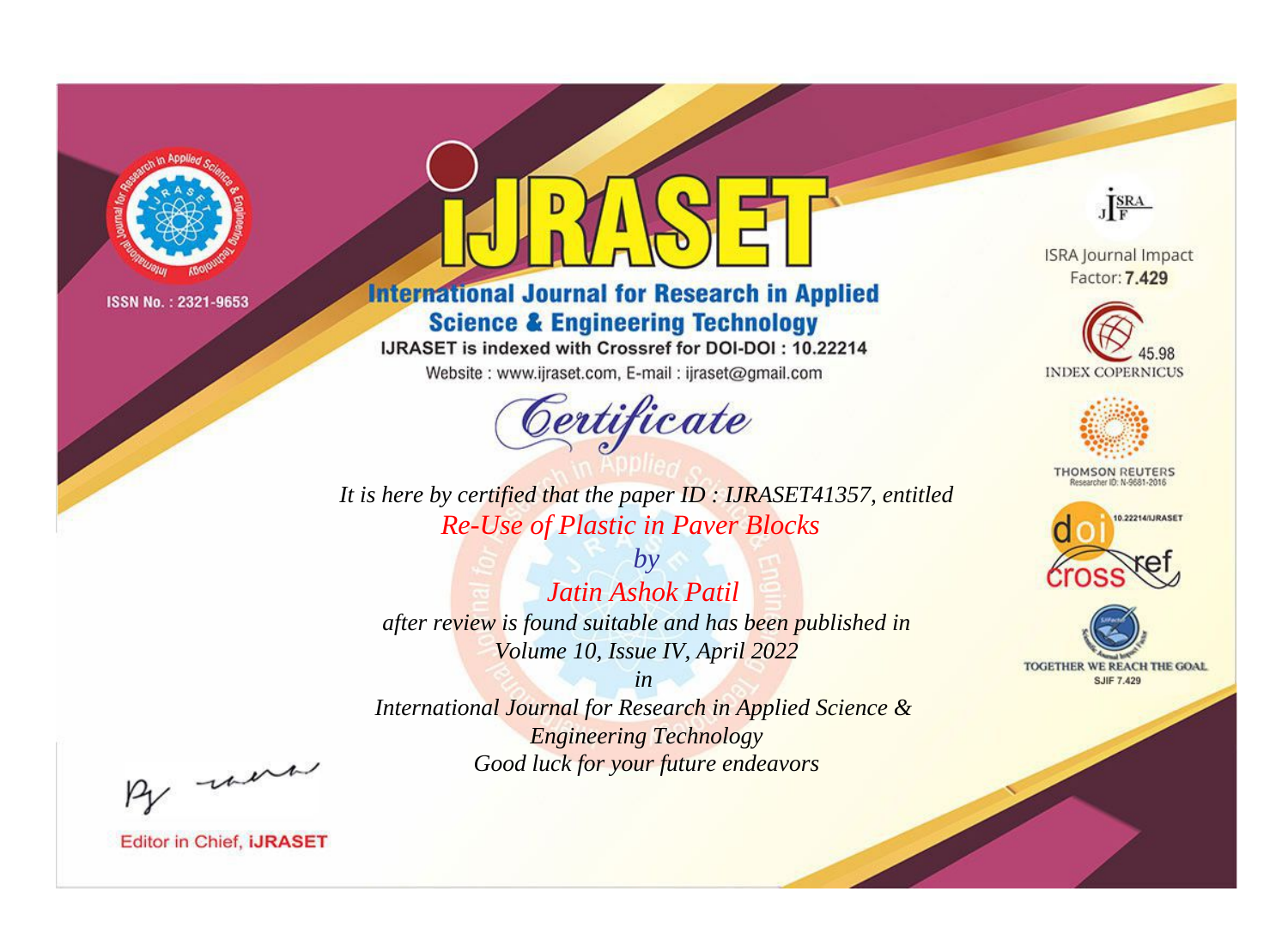

# **International Journal for Research in Applied Science & Engineering Technology**

IJRASET is indexed with Crossref for DOI-DOI: 10.22214

Website: www.ijraset.com, E-mail: ijraset@gmail.com



JERA

**ISRA Journal Impact** Factor: 7.429





**THOMSON REUTERS** 



TOGETHER WE REACH THE GOAL **SJIF 7.429** 

It is here by certified that the paper ID: IJRASET41357, entitled **Re-Use of Plastic in Paver Blocks** 

 $b\nu$ Monish Pravin Patil after review is found suitable and has been published in Volume 10, Issue IV, April 2022

 $in$ International Journal for Research in Applied Science & **Engineering Technology** Good luck for your future endeavors

By morn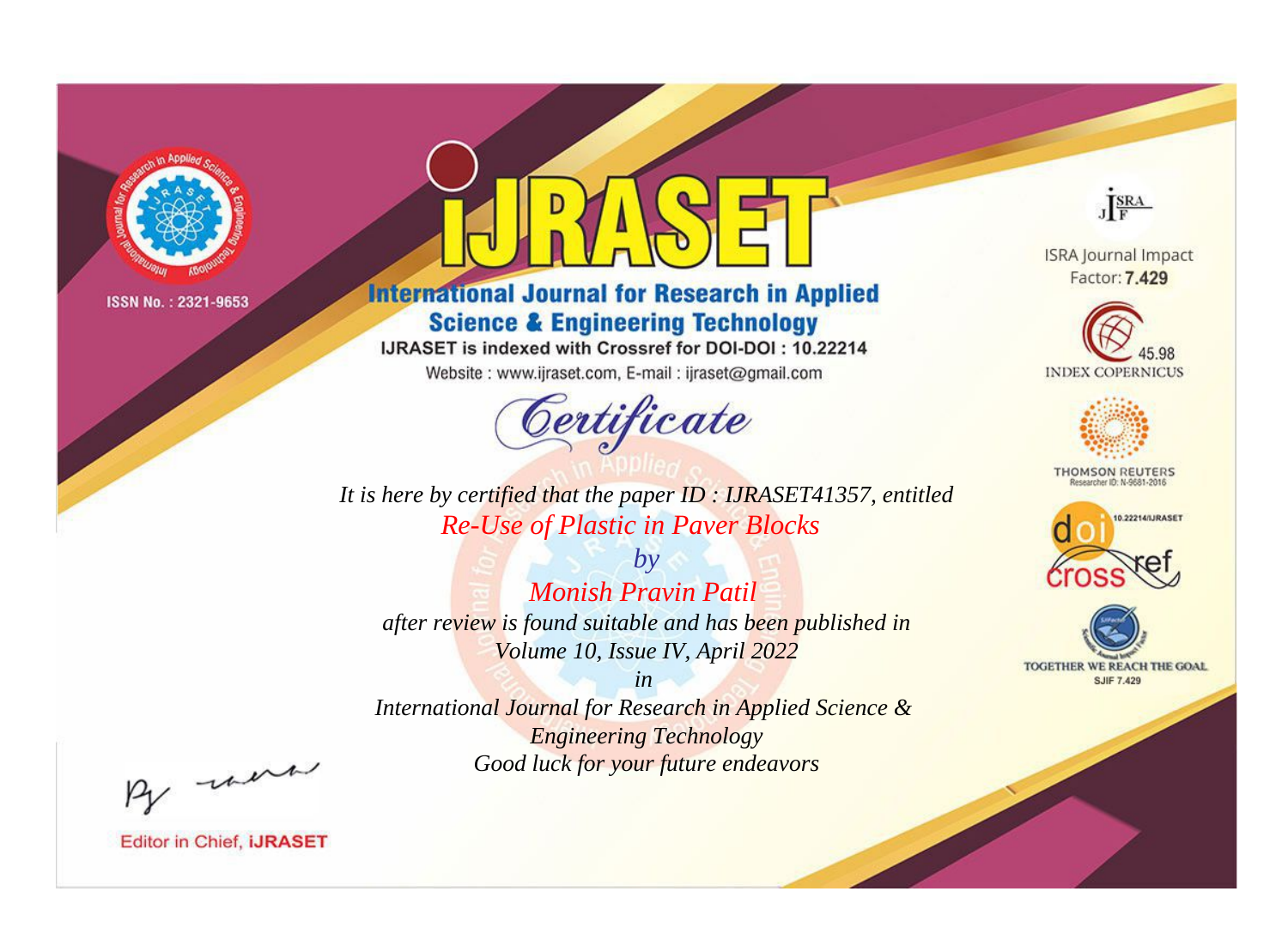

# **International Journal for Research in Applied Science & Engineering Technology**

IJRASET is indexed with Crossref for DOI-DOI: 10.22214

Website: www.ijraset.com, E-mail: ijraset@gmail.com



JERA

**ISRA Journal Impact** Factor: 7.429





**THOMSON REUTERS** 



TOGETHER WE REACH THE GOAL **SJIF 7.429** 

It is here by certified that the paper ID: IJRASET41357, entitled **Re-Use of Plastic in Paver Blocks** 

**Rohit Rajesh Patil** after review is found suitable and has been published in Volume 10, Issue IV, April 2022

 $by$ 

 $in$ International Journal for Research in Applied Science & **Engineering Technology** Good luck for your future endeavors

By morn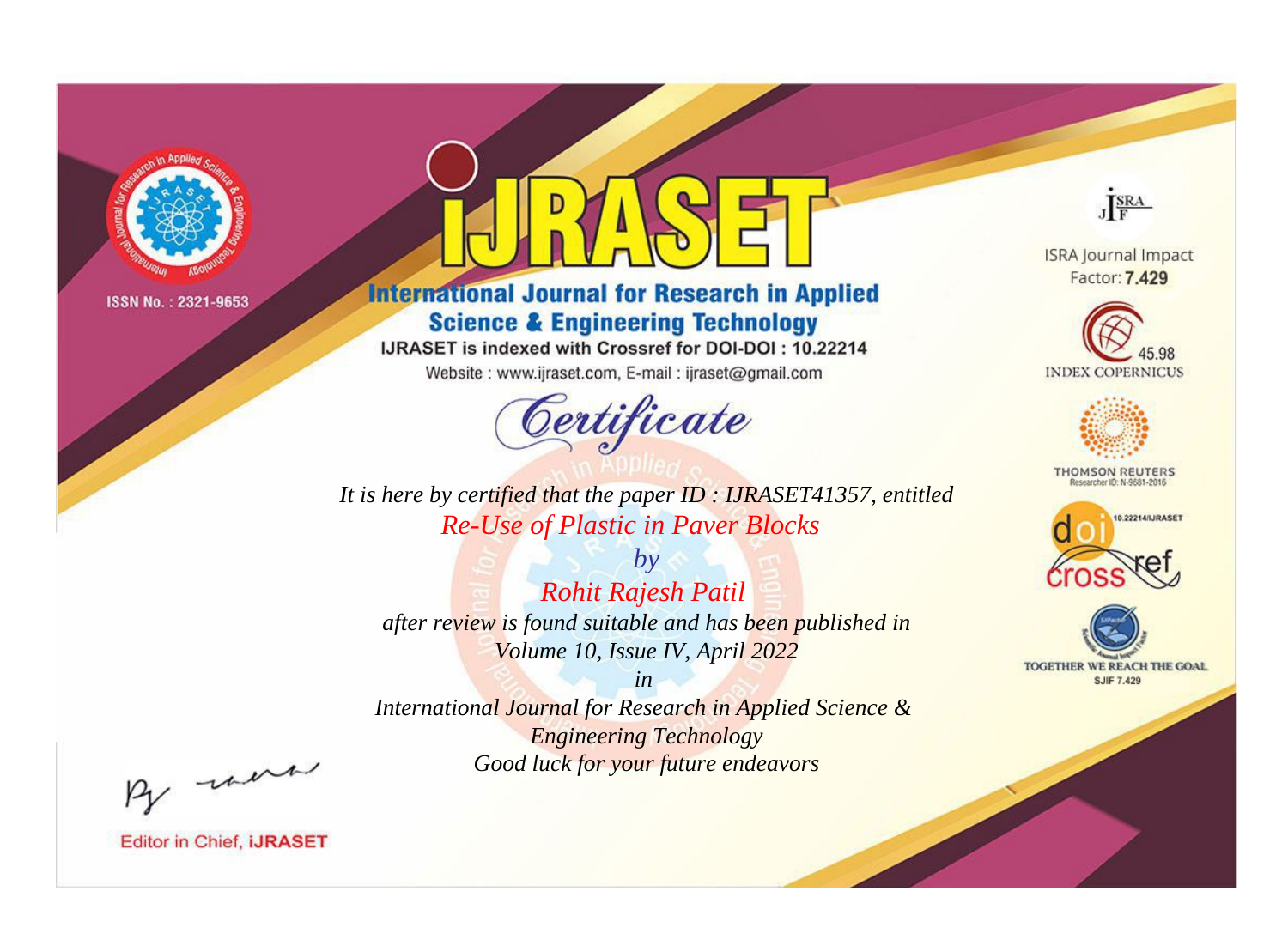

# **International Journal for Research in Applied Science & Engineering Technology**

IJRASET is indexed with Crossref for DOI-DOI: 10.22214

Website: www.ijraset.com, E-mail: ijraset@gmail.com



JERA

**ISRA Journal Impact** Factor: 7.429





**THOMSON REUTERS** 



TOGETHER WE REACH THE GOAL **SJIF 7.429** 

It is here by certified that the paper ID: IJRASET41357, entitled **Re-Use of Plastic in Paver Blocks** 

**Rohit Shrikant Patil** after review is found suitable and has been published in Volume 10, Issue IV, April 2022

 $b\nu$ 

 $in$ International Journal for Research in Applied Science & **Engineering Technology** Good luck for your future endeavors

By morn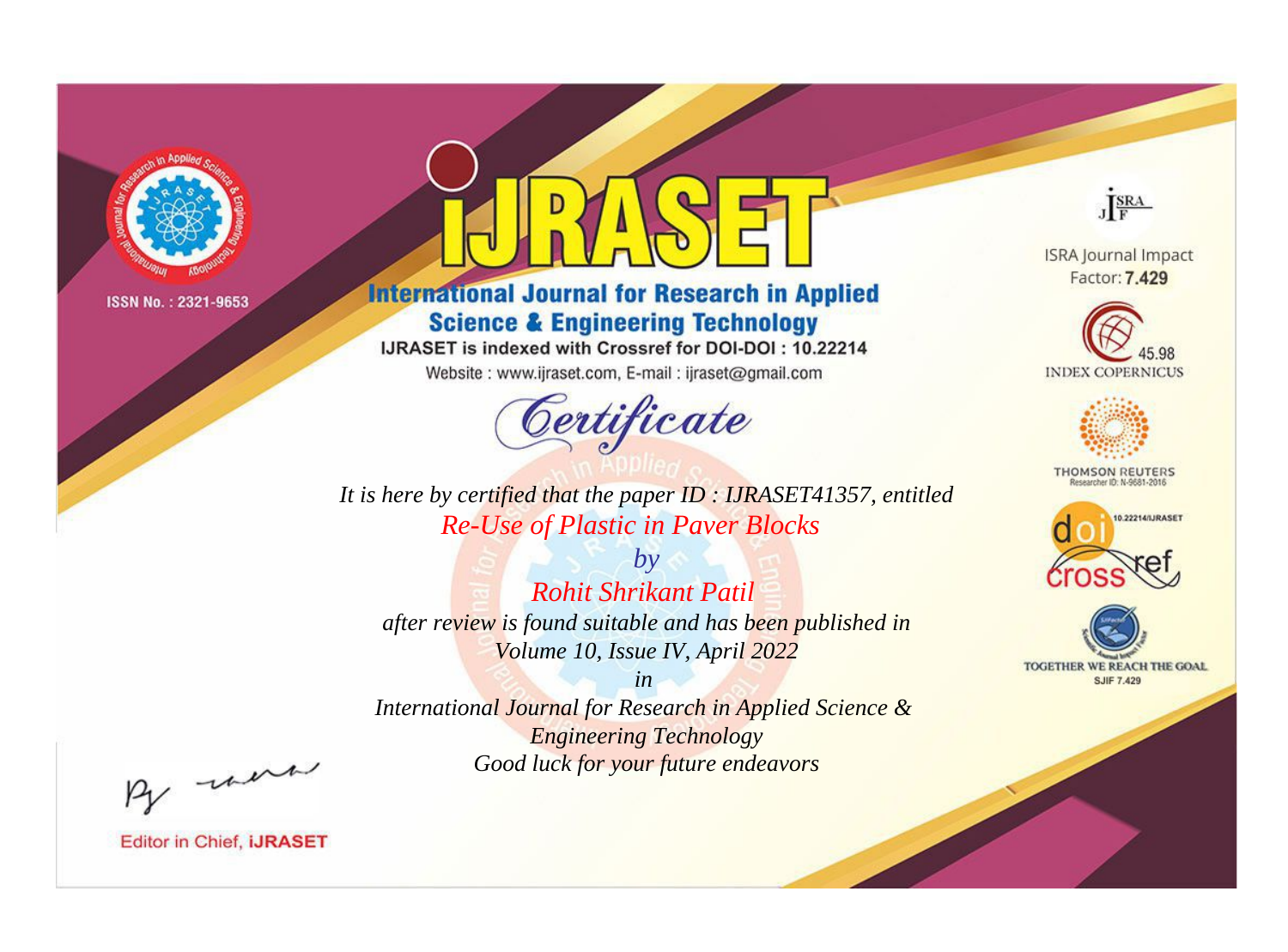

# **International Journal for Research in Applied Science & Engineering Technology**

IJRASET is indexed with Crossref for DOI-DOI: 10.22214

Website: www.ijraset.com, E-mail: ijraset@gmail.com



JERA

**ISRA Journal Impact** Factor: 7.429





**THOMSON REUTERS** 



TOGETHER WE REACH THE GOAL **SJIF 7.429** 

It is here by certified that the paper ID: IJRASET41357, entitled **Re-Use of Plastic in Paver Blocks** 

**Rutik Suresh Patil** after review is found suitable and has been published in Volume 10, Issue IV, April 2022

 $b\nu$ 

 $in$ International Journal for Research in Applied Science & **Engineering Technology** 

Good luck for your future endeavors

By morn